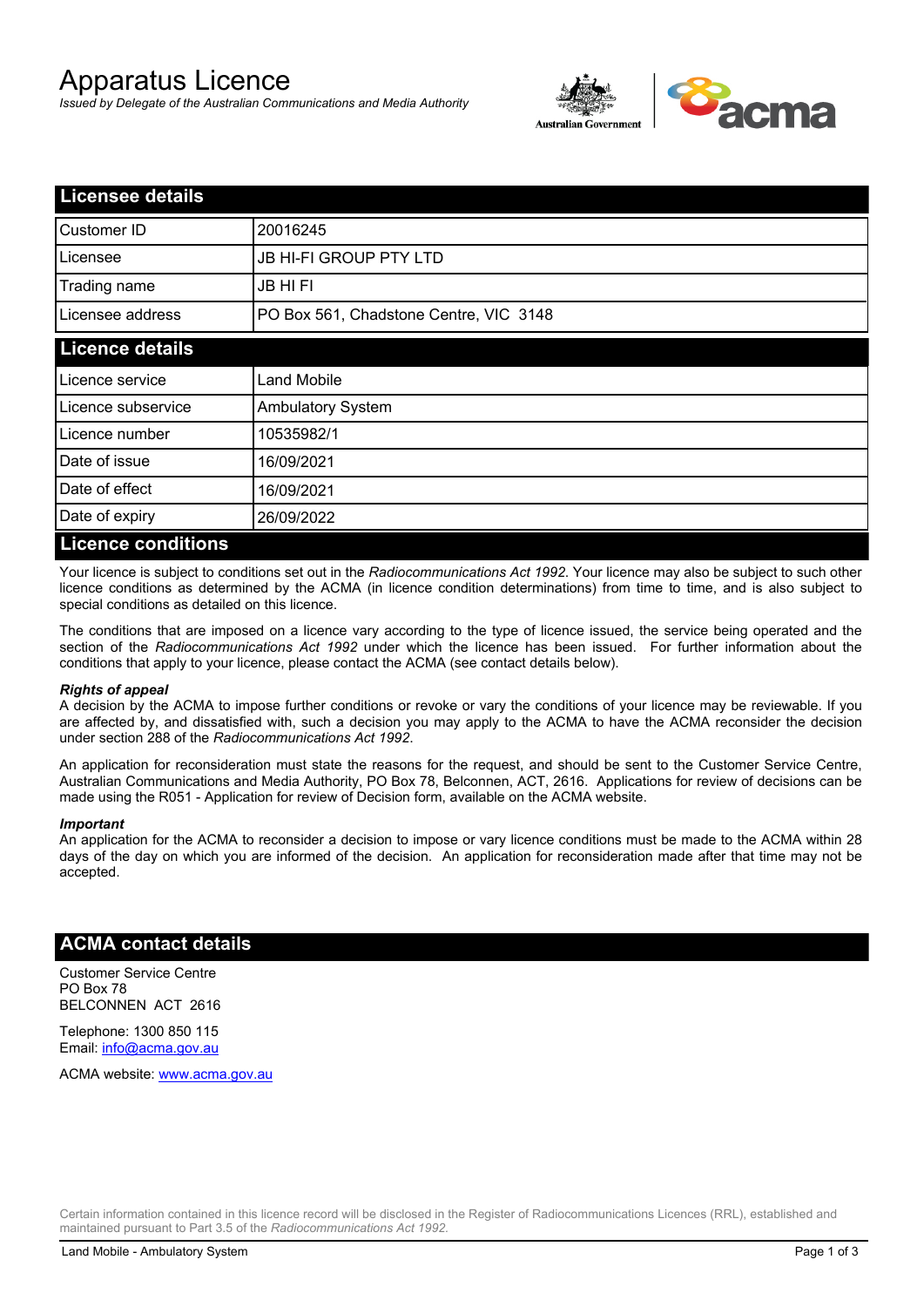# **Advisory Notes applying to licence no.: 10535982/1**

Conditions applicable to the operation of Ambulatory System station(s) authorised under this licence can be found in the Radiocommunications Licence Conditions (Apparatus Licence) Determination and the Radiocommunications Licence Conditions (Land Mobile Licence) Determination. Copies of these determinations are available from the ACMA and from the ACMA home page (www.acma.gov.au).